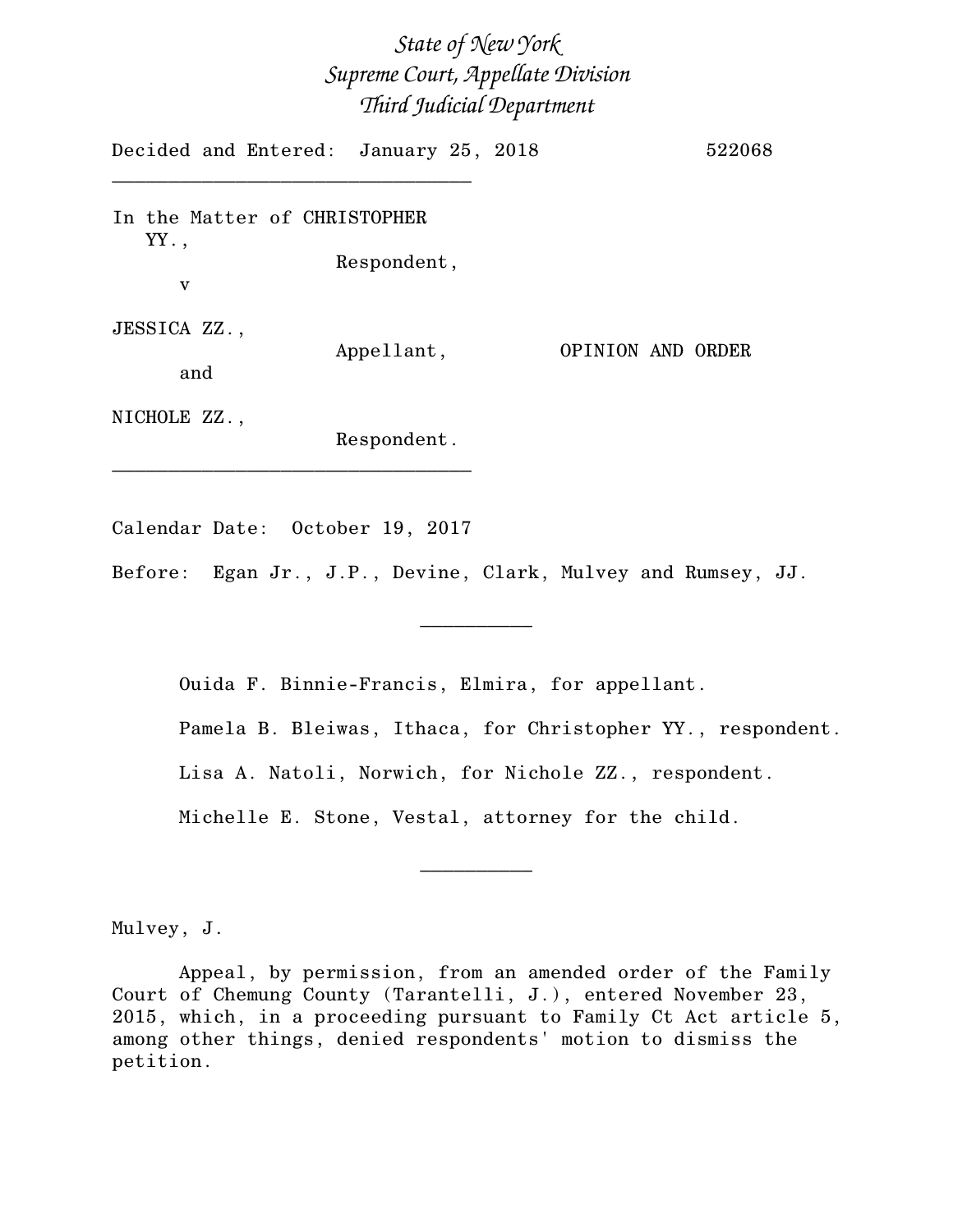### -2- 522068

Respondent Jessica ZZ. (hereinafter the mother) and respondent Nichole ZZ. (hereinafter the wife) were married prior to the mother giving birth to the subject child in August 2014. It is undisputed that the child was conceived, on the second attempt, through an informal artificial insemination process performed in respondents' home using sperm donated by petitioner. The parties, who had known one another for a short time through family, had discussed respondents' desire to have a child together, and petitioner volunteered to donate his sperm for this purpose. The parties agree that petitioner, with his partner present, knowingly provided his sperm to assist respondents in having a child, and that the wife performed the insemination. Prior to the insemination, the parties had entered into a written agreement drafted by petitioner that was signed by respondents and petitioner in the presence of his partner. Pursuant to that written agreement, which was entered into without formalities or the benefit of legal advice, petitioner volunteered to donate his sperm so that respondents could have a child together, expressly waived any claims to paternity with regard to any child conceived from his donated sperm and further waived any right to custody or visitation, and respondents, in turn, waived any claim for child support from petitioner.<sup>1</sup> At some point after the birth of the child, the parties disagreed on petitioner's access to the child, and his partner subsequently admitted in sworn testimony that she had destroyed the only copy of that agreement. The legality of that agreement is not before this Court, although it is relevant to the parties' understanding, intent and expectations at the time that petitioner donated his sperm and the wife impregnated the mother (compare Laura WW. v Peter WW., 51 AD3d 211, 213-214 [2008]). Upon her birth, the child was given the wife's surname,

 $1$  While petitioner denied that there was such a written agreement, and partially disputed respondents' account of the parties' understanding as to the extent of his expected involvement in the life of any child conceived, Family Court credited the contrary testimony of respondents and petitioner's partner. We defer to those credibility determinations, which are fully supported by a sound and substantial basis in the record (see Matter of Catherine A. v Susan A., 155 AD3d 1360, 1361  $[2017]$ .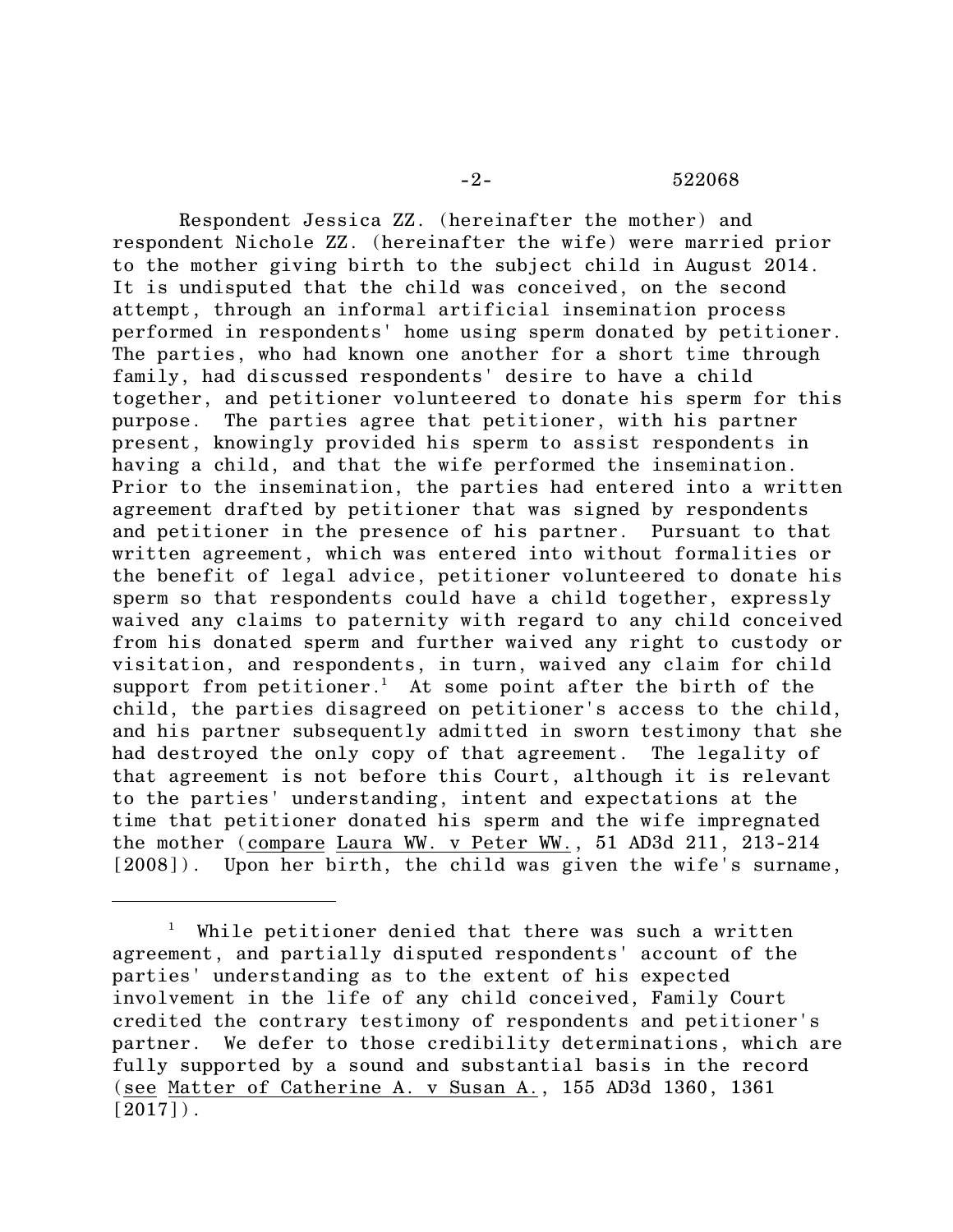#### -3- 522068

and respondents lived together as a family with the child and the mother's other two children. Petitioner did not see the child until she was one or two months old.

In April 2015, petitioner filed this paternity petition (see Family Ct Act § 522) and, later, a petition seeking custody of the child. The mother opposed the request for a paternity test, requested a stay of any testing and a hearing, and apparently filed a cross petition for custody. At Family Court's direction, the wife was added as a party respondent in the paternity proceeding and an attorney for the child was assigned to represent the child, who was over seven months old when the paternity petition was filed. The mother moved to, among other things, dismiss the paternity petition based upon both the presumption of legitimacy accorded to a child born of a marriage (see Domestic Relations Law § 24 [1]) and the doctrine of equitable estoppel, and the wife also asserted those grounds in opposition to the paternity petition.<sup>2</sup> An evidentiary hearing was held on the paternity petition at which all parties, who were represented by counsel, testified, and respondents and the attorney for the child opposed the request for a paternity test. Family Court denied the motion to dismiss and ordered genetic testing. With permission of this Court, the mother appeals.<sup>3</sup>

Pursuant to Family Ct Act § 532 (a), when a paternity petition is filed, Family Court, "on the court's own motion or the motion of any party, shall order the mother, her child and the alleged father to submit to one or more genetic marker or DNA tests." However, this directive is qualified by an exception providing that "[n]o such test shall be ordered . . . upon a written finding by the court that it is not in the best interests of the child on the basis of res judicata, equitable estoppel, or

<sup>2</sup> While the wife did not formally move to dismiss the paternity petition, or expressly join the mother's motion to dismiss prior to the hearing, respondents and the attorney for the child all moved to dismiss the petition at the close of petitioner's case. Family Court denied that motion.

<sup>&</sup>lt;sup>3</sup> This Court granted a stay pending appeal.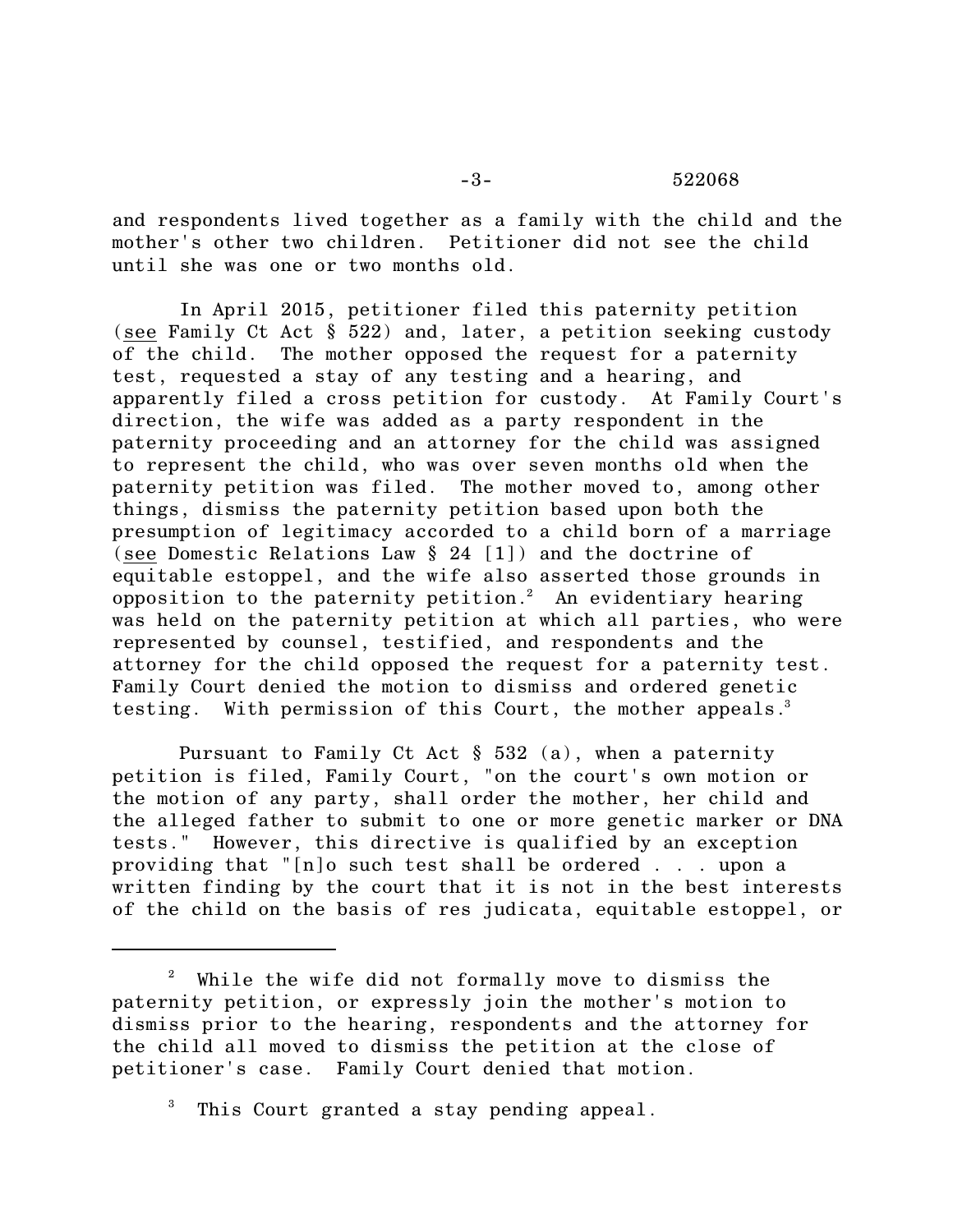the presumption of legitimacy of a child born to a married woman" (Family Ct Act § 532 [a]; see Family Ct Act § 418 [a]). Thus, where, as here, paternity is in issue, Family Court is required to order biological tests unless it relies upon the best interests of the child exception and, if so, it must "justify its refusal to order [such] tests" (Matter of Shondel J. v Mark D., 7 NY3d 320, 329 [2006]; see Matter of Suffolk County Dept. of Social Servs. v James D., 147 AD3d 1067, 1069 [2017]; Matter of Tralisa R. v Max S., 145 AD3d 727, 727-728 [2016]). Even if the presumption of legitimacy applies, the court must proceed to the best interests analysis before deciding whether to order a test (see Matter of Mario WW. v Kristin XX., 149 AD3d 1227, 1228 [2017]). To that end, the "paramount concern" in a proceeding to establish paternity is the "best interests of the child," and Family Court proceeded properly by holding a hearing addressed to that determination (Matter of Juanita A. v Kenneth Mark N., 15 NY3d 1, 5 [2010] [internal quotation marks and citation omitted]). Importantly, biology is not dispositive in a court's paternity determination (see id. at 3 ["biological father may assert an equitable estoppel defense in paternity and child support proceedings"]; Matter of Shondel J. v Mark D., 7 NY3d at 326, 330 [paternity by estoppel]; Matter of Carlos O. v Maria G., 149 AD3d 945, 946-947 [2017] [test denied although parties agreed the petitioner is the biological father]; Matter of Melissa S. v Frederick T., 8 AD3d 738, 738-739 [2004], lv dismissed 3 NY3d 688 [2004]; Matter of Richard W. v Roberta Y., 240 AD2d 812, 814 [1997] ["resolution of the estoppel issue in (the married couple's) favor would have rendered the results of (the putative father's) blood test irrelevant"], lv denied 90 NY2d 809 [1997]; see also Family Ct Act §§ 532 [a] [best interests test]; 418 [a] [same]; Domestic Relations Law § 73 [irrebuttable presumption of paternity]; Matter of Joshua AA. v Jessica BB., 132 AD3d 1107, 1108 [2015]).

Respondents argue that since the child was born to the mother while they were married, they are entitled to the presumption of legitimacy afforded to a child born to a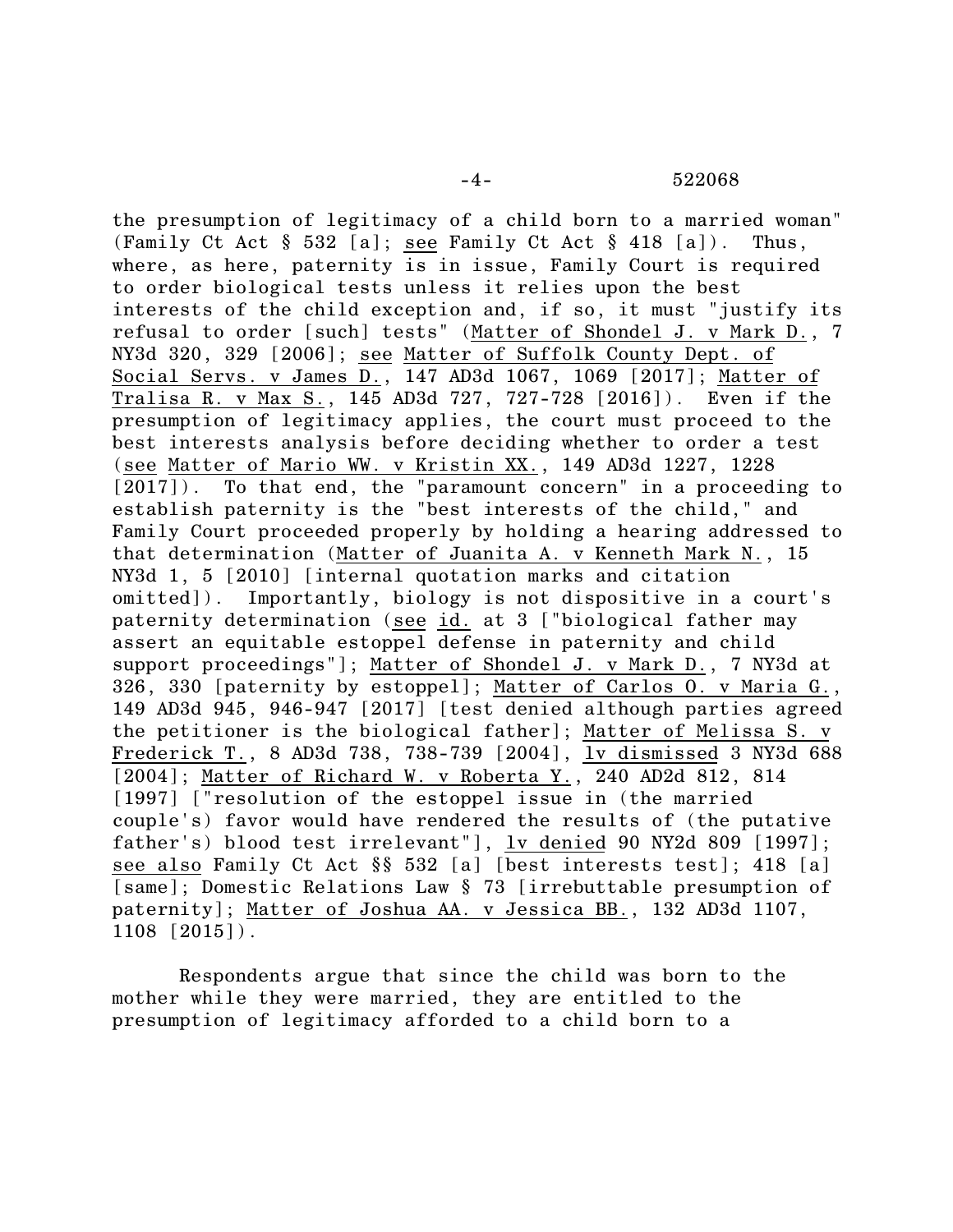marriage.<sup>4</sup> We agree. Domestic Relations Law § 24, entitled "Effect of marriage on legitimacy of children," expressly provides, as relevant here, that "[a] child . . . born of parents who prior or subsequent to the birth of such child shall have entered into a civil or religious marriage . . . is the legitimate child of both birth parents" (Domestic Relations Law § 24 [1]; see Family Ct Act § 417 [entitled "Child of ceremonial marriage"]).<sup>5</sup> Domestic Relations Law  $\S$  24 and Family Ct Act  $\S$ 417 codify the common-law presumption of legitimacy (see Matter of Findlay, 253 NY 1 [1930] [adopting an evidentiary presumption]; see also Michael H. v Gerald D., 491 US 110, 124-128  $[1989]$ ).<sup>6</sup> As the child was born to respondents, a

<sup>4</sup> Family Court's jurisdiction to address the contested paternity of a child born to a married woman has been recognized (see Matter of Nathan O. v Jennifer P., 88 AD3d 1125, 1126 [2011], appeal dismissed and ly denied 18 NY3d 904 [2012]).

As a noted commentator observed, "The [Family Ct Act §] 417 presumption of legitimacy applies to married 'parents.' Hence it should apply to same[-]sex as well as heterosexual married couples; a child born to a same[-]sex couple who married at any time prior or subsequent to the child's birth is presumptively deemed to be legitimate. The problem . . . is that the presumption is evidentiary and is hence rebuttable. When appropriate, equitable estoppel may be applied to defeat an attempted rebuttal, but estoppel is always an uncertain doctrine" (Merril Sobie, 2014 Supp Practice Commentaries, McKinney's Cons Laws of NY, Book 29A, Family Ct Act § 417, 2017 Cum Pocket Part at 100).

<sup>6</sup> A noted commentator questioned the relevance of the presumption of legitimacy, given the modern availability of genetic and DNA testing that can conclusively establish paternity, and suggested that it has been effectively replaced by principles of equitable estoppel (see Merril Sobie, Practice Commentaries, McKinney's Cons Laws of NY, Book 29A, Family Ct Act § 417 at 285-286; see also Family Ct Act §§ 532 [a]; 418 [a]; Merril Sobie, Practice Commentaries, McKinney's Cons Laws of NY, Book 29A, Family Ct Act § 418 at 292).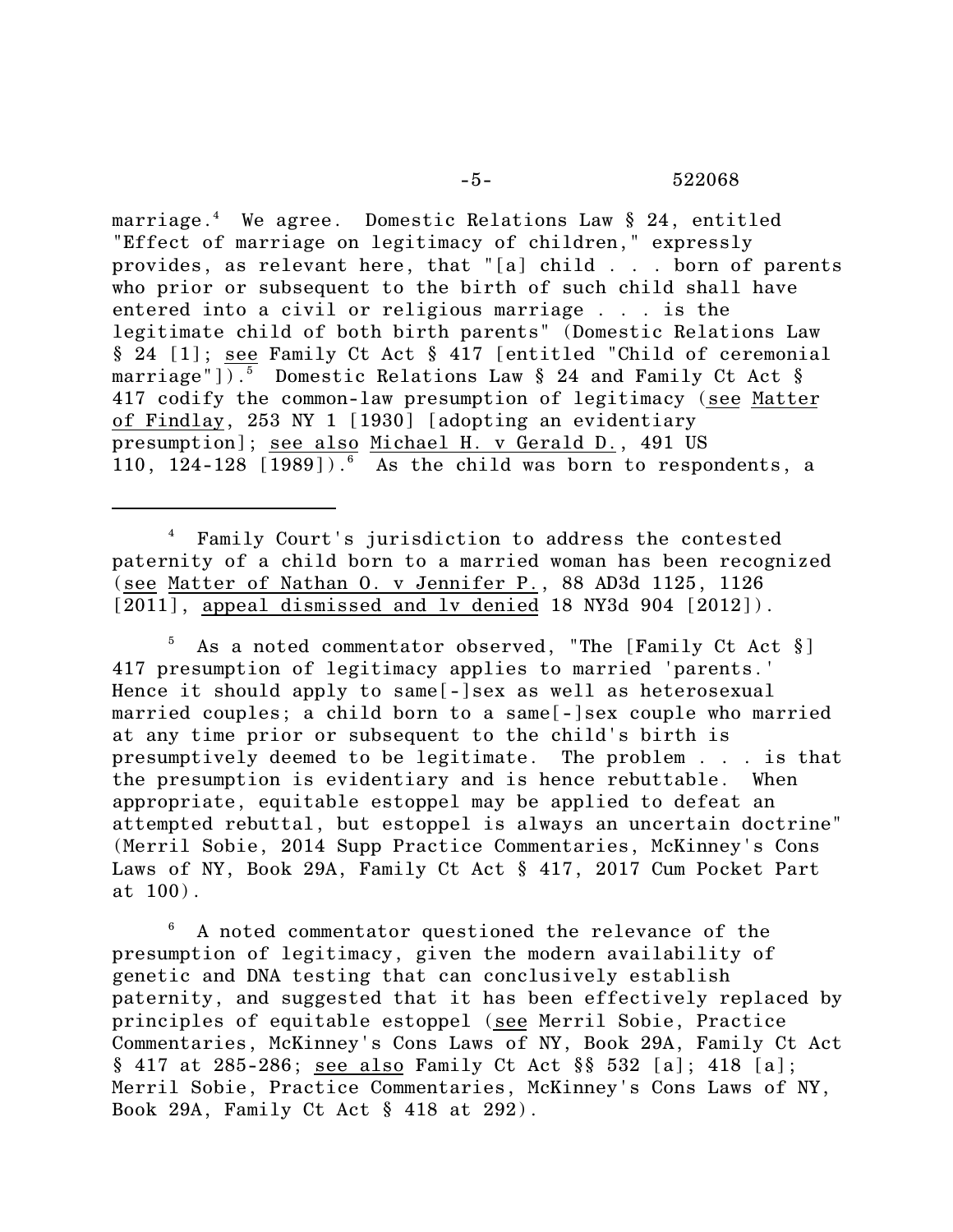## -6- 522068

married couple, they have established that the presumption of legitimacy applies, a conclusion unaffected by the gender composition of the marital couple or the use of informal artificial insemination by donor (hereinafter AID) (see Matter of Maria-Irene D. [Carlos A.–Han Ming T.], 153 AD3d 1203, 1205 [2017]; Matter of Beth R. v Ronald S., 149 AD3d 1216, 1217 [2017]; Matter of Kelly S. v Farah M., 139 AD3d 90, 100-101 [2016]; Laura WW. v Peter WW., 51 AD3d at 215-216; Wendy G-M. v Erin G-M., 45 Misc 3d 574, 593 [Sup Ct, Monroe County 2014]).<sup>7</sup>

The presumption of legitimacy is rebuttable, however, "upon clear and convincing evidence excluding the [spouse] as the child's [parent] or otherwise tending to prove that the child was not the product of the marriage" (Matter of Beth R. v Ronald S., 149 AD3d at  $1217$ ).<sup>8</sup> In cases involving spouses of different

 $\frac{7}{1}$  Indeed, it has been recognized that "a child born to a married person by means of artificial insemination with the consent of the other spouse is deemed to be the child of both spouses, regardless of the couple's sexual orientation" (Matter of Brooke S.B. v Elizabeth A.C.C., 28 NY3d 1, 32 [2016, Pigott, J., concurring]; see Laura WW. v Peter WW., 51 AD3d at 213-214).

Respondents did not raise an equal protection or other constitutional challenge to the presumption of legitimacy or the manner in which it may be rebutted in the context of a child born to a married, same-gender couple. We recognize that the concept of "legitimacy" – which concerns the effect of a marriage on a child's legal and social status, particularly inheritance rights and child support obligations – has historically focused on fatherhood/paternity, and the stigma and burdens of illegitimacy, and is somewhat archaic (see Matter of Fay, 44 NY2d 137, 141-142 [1978], appeal dismissed 439 US 1059 [1979]; Matter of Findlay, 253 NY at 7-8). However, in recognition of the fundamental right of all persons to marry (see Obergefell v Hodges, US \_\_\_, 135 S Ct 2584, 2604-2605 [2015]; Domestic Relations Law § 10-a [2]; L 2011, ch 95, § 2) and the need to afford comparable protections and rights to same-gender spouses, the presumption may, more accurately, be viewed in modern times as a presumption

of parentage as to both the biological parent and his or her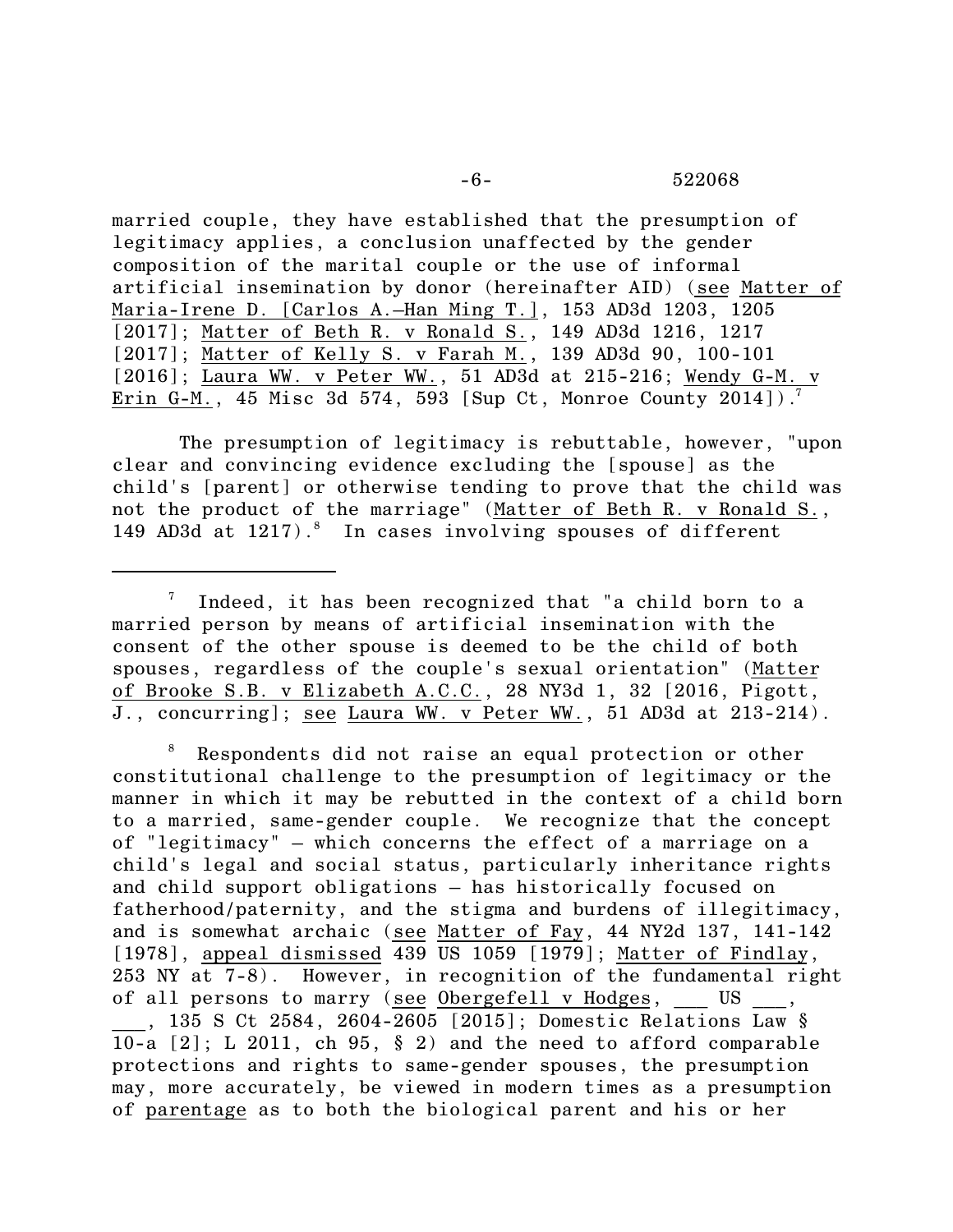genders, the presumption has been rebutted with proof that a husband did not have "access to" his wife at the time that she conceived a child and he acknowledged that he was not the biological father, combined with testimony that the child was conceived during a trip with the putative father with whom his wife was in a monogamous relationship (see id.; see also Matter of Jason E. v Tania G., 69 AD3d 518, 519 [2010]).

Application of existing case law involving different-gender spouses, addressing whether the presumption has been rebutted, to a child born to a same-gender married couple is inherently problematic, as it is not currently scientifically possible for same-gender couples to produce a child that is biologically "the product of the marriage" (Matter of Beth R. v Ronald S., 149 AD3d at 1217). We have recognized that this "is an evolving area of law" (Matter of Mario WW. v Kristin XX., 149 AD3d at 1228 n 1). This changing legal and social landscape requires reexamination of the traditional analysis governing the presumption of legitimacy (see e.g. Matter of Brooke S.B. v Elizabeth A.C.C., 28

spouse, whether male or female (see e.g. Matter of Maria-Irene D. [Carlos A.–Han Ming T.], 153 AD3d at 1205). The applicability of the presumption of parentage to same-gender married couples is arguably compelled by the Marriage Equality Act (see L 2011, ch 95), which provides, in part, that "[n]o government treatment or legal status, effect, right, benefit, privilege, protection or responsibility relating to marriage, whether deriving from statute, administrative or court rule, public policy, common law or any other source of law, shall differ based on the parties to the marriage being or having been of the same sex rather than a different sex" (Domestic Relations Law § 10-a [2] [emphases added]). In adopting this Act, the Legislature declared its unambiguous intent that "[s]ame-sex couples should have the same access as others to the protections, responsibilities, rights, obligations and benefits of civil marriage" and that "marriages of same-sex and different-sex couples be treated equally in all respects under the law" (L 2011, ch 95, § 2 [emphasis added]). The Legislature has not clarified how the presumption of legitimacy is to be employed or rebutted in the context of either same-gender marriages or informal AID.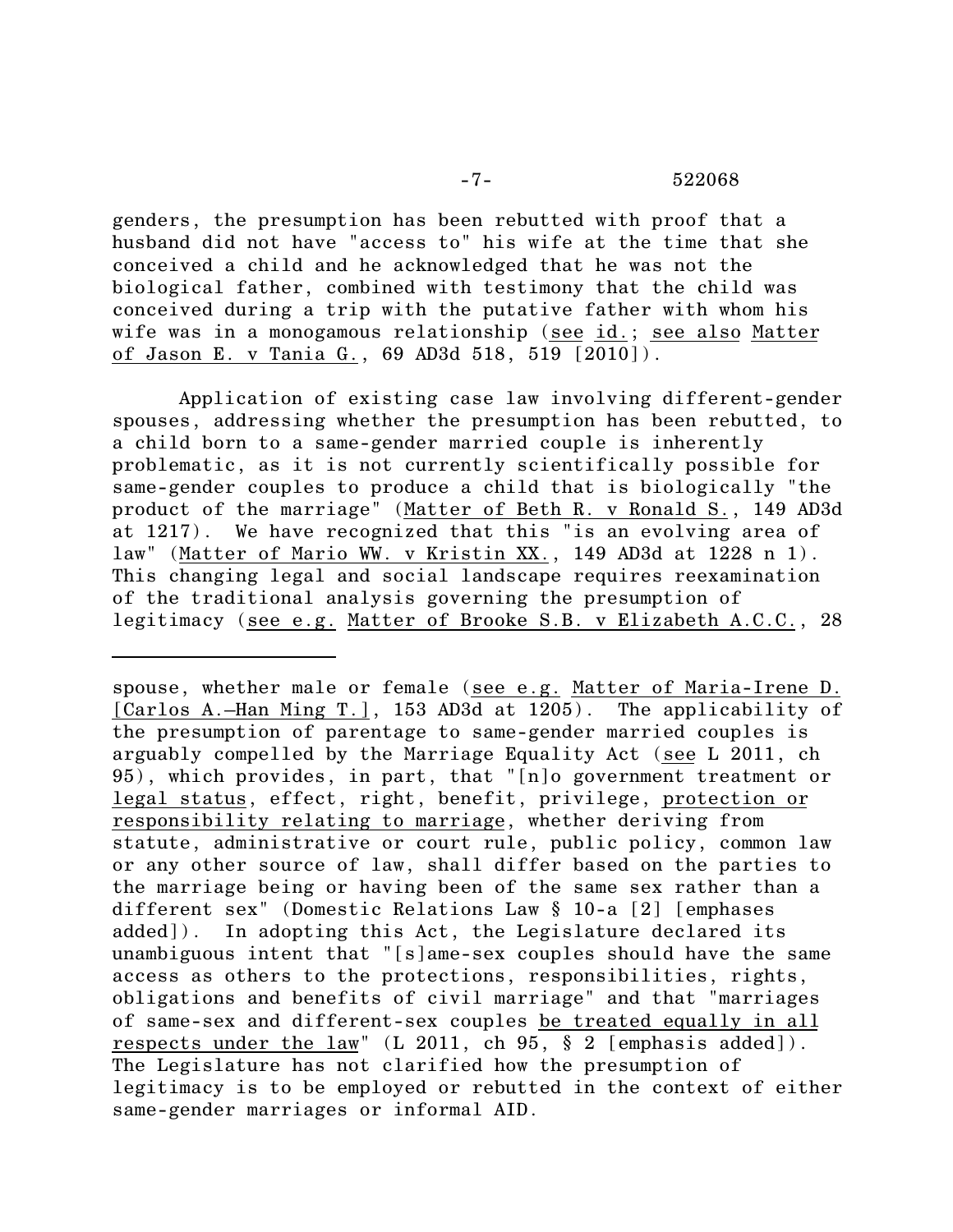-8- 522068

NY3d at 13,  $25-28$ .<sup>9</sup> If the presumption of legitimacy turns primarily upon biology, as some earlier cases indicate, rather than legal status (see Matter of Paczkowski v Paczkowski, 128 AD3d 968, 969  $\lceil 2015 \rceil$ ,  $\frac{10}{10}$  it may be automatically rebutted in cases involving same-gender married parents (see e.g. id.; Matter of Q.M. v B.C., 46 Misc 3d 594, 598-599 [2014]). This result would seem to conflict with this state's "strong policy in favor of legitimacy," which has been described as "one of the strongest and most persuasive known to the law" (Laura WW. v Peter WW., 51 AD3d at 216 [internal quotation marks and citations omitted]). Summarily extinguishing the presumption of legitimacy for children born to same-gender married parents would seem to violate the dictates of the Marriage Equality Act (see L 2011, ch 95), which guarantees to such couples the same "legal status, effect, right, benefit, privilege, protection or responsibility relating to marriage" as exist for different-gender couples (Domestic Relations Law § 10-a [2]; see Matter of Kelly S. v Farah M., 139 AD3d at 97-98; but see Matter of Q.M. v B.C., 46 Misc 3d at 599 ["the Marriage Equality Act does not require the court to ignore the obvious biological differences between husbands and wives" and, "while the language of Domestic Relations Law § 10–a requires same-(gender) married couples to be treated the same as all other married couples, it does not preclude differentiation based on essential biology," decided

<sup>9</sup> A noted commentator has opined that "since the presumption of legitimacy is evidentiary and hence rebuttable, it may be of no value to a same[-]sex couple (at least unless the child was conceived via [AID] in accordance with Domestic Relations Law [§] 73)" (Merril Sobie, 2015 Supp Practice Commentaries, McKinney's Cons Laws of NY, Book 29A, Family Ct Act § 417, 2017 Cum Pocket Part at 100).

<sup>10</sup> Notably, Matter of Paczkowski v Paczkowski (supra) relied upon Debra H. v Janice R. (14 NY3d 576 [2010]), which was later abrogated by Matter of Brooke S.B. v Elizabeth A.C.C., (28 NY3d at 27-28), which held that the nonadoptive partner of a child's birth mother had standing to seek visitation and custody of a child where the couple had agreed to conceive and raise the child together.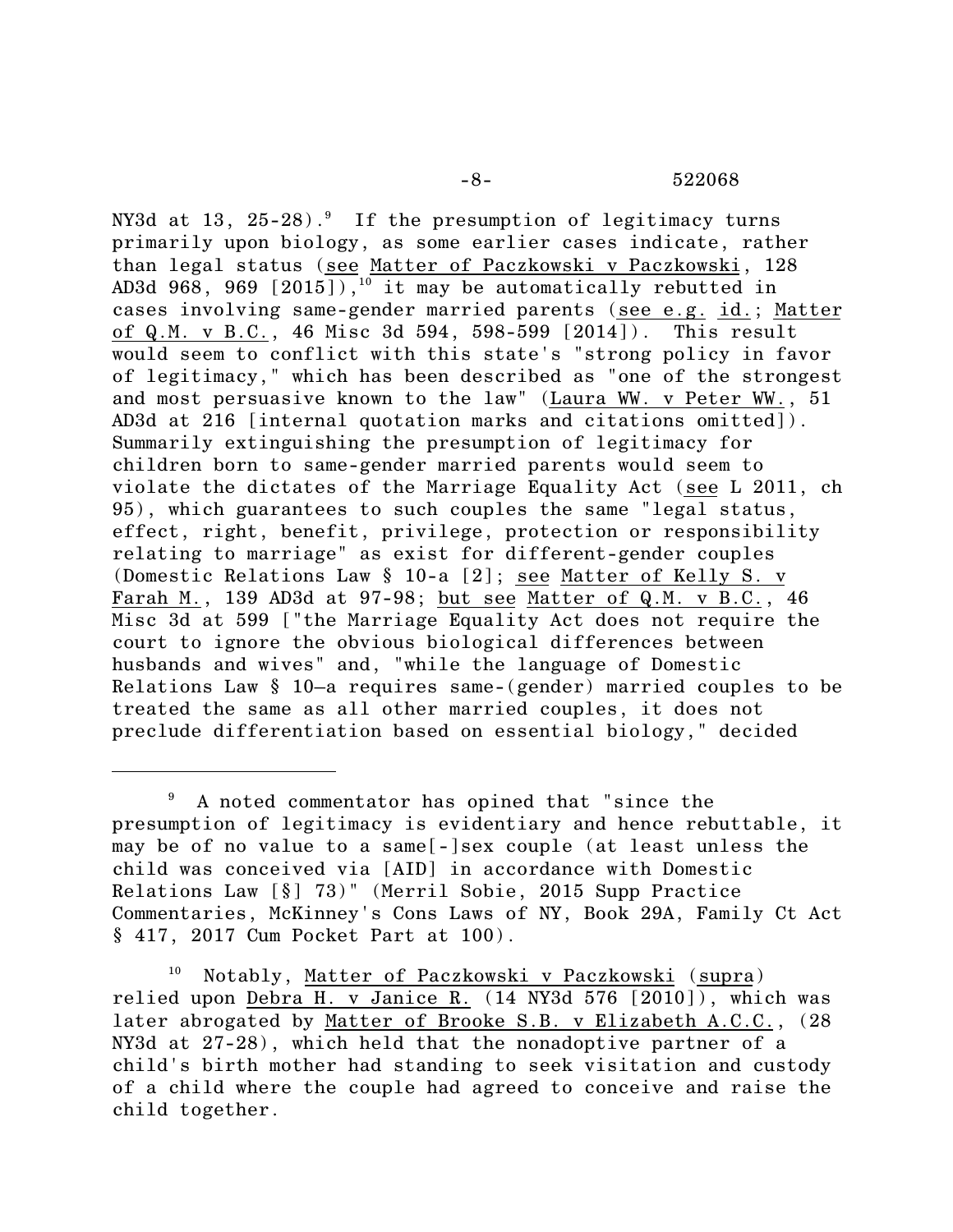before Matter of Brooke S.B. v Elizabeth A.C.C. (28 NY3d at 27-  $28$ )]).<sup>11</sup> As the common-law and statutory presumptions of legitimacy predate the Marriage Equality Act, they will need to be reconsidered.

While a workable rubric has not yet been developed to afford children the same protection regardless of the gender composition of their parents' marriage, and the Legislature has not addressed this dilemma, we believe that it must be true that a child born to a same-gender married couple is presumed to be their child and, further, that the presumption of parentage is not defeated solely with proof of the biological fact that, at present, a child cannot be the product of same-gender parents (see Matter of Maria-Irene D. [Carlos A.–Han Ming T.], 153 AD3d at 1205; Matter of Kelly S. v Farah M., 139 AD3d at 100-101, 104- 105; see generally Matter of Brooke S.B. v Elizabeth A.C.C., 28 NY3d at  $25)$ .<sup>12</sup> If we were to conclude otherwise, children born to same-gender couples would be denied the benefit of this presumption without a compelling justification. The difficulty is in fashioning the presumption so as to afford the same, and no greater, protections. With that said, we discern no facts in this record on which to conclude that petitioner established, by clear and convincing evidence, that the child is not entitled to the legal status as "the product of the marriage" (Matter of Beth R. v Ronald S., 149 AD3d at 1217). Thus, we find that the

 $12$  It is unclear whether Family Court concluded that the presumption was rebutted here. To the extent that the court may have concluded that it was rebutted based solely on the fact that the child's parents are of the same gender, we cannot agree.

 $11$  One trial court concluded, to the contrary, that because the statutory presumptions of legitimacy predate both the Marriage Equality Act and the increasing availability of artificial insemination, they "only have applicability in opposite-sex marriages as evidenced by the fact that the usual technique to confirm parentage is a genetic test of the putative father which establishes an irrefutable genetic link between the child and the father" (Wendy G-M. v Erin G-M., 45 Misc 3d at 578).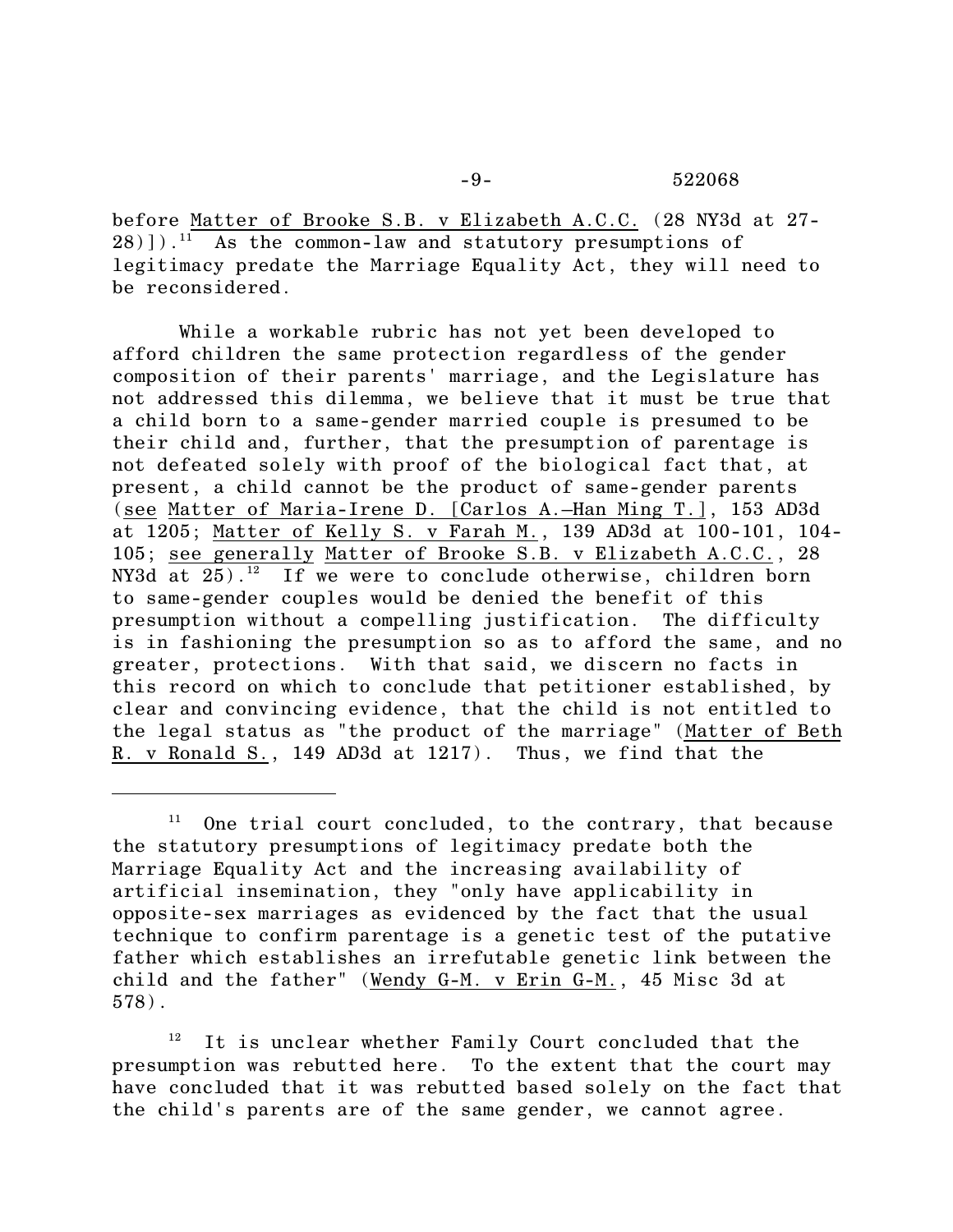presumption was not rebutted. Further, even if the presumption was rebutted by the undisputed fact that petitioner was the sole sperm donor, we find, for reasons to be explained, that the doctrine of equitable estoppel applies to the circumstances here and that it is not in the child's best interests to grant petitioner's request for a paternity test.

Before addressing the issue of equitable estoppel, we note that petitioner's reliance on the parties' noncompliance with Domestic Relations Law § 73 is unavailing. That statutory provision creates an irrebuttable presumption of parentage for a married couple who utilizes formal AID performed by medical personnel and meets certain conditions. Domestic Relations Law § 73 states:

> "Any child born to a married woman by means of artificial insemination performed by persons duly authorized to practice medicine and with the consent in writing of the woman and her [spouse], shall be deemed the legitimate, birth child of the [spouse] and his [or her] wife for all purposes. The aforesaid written consent shall be executed and acknowledged by both the [spouse] and wife and the physician who performs the technique shall certify that he [or she] had rendered the service" (Domestic Relations Law § 73 [1], [2]).

We have noted that this statute only "covers one specific situation" by "provid[ing] a mechanism for married couples who utilize AID to have a child with assurances that the child will be, for all purposes, considered the legitimate child of both the [impregnated] woman and her [spouse]" (Laura WW. v Peter WW., 51 AD3d at 214-215). We expressly recognized that this is not the "exclusive means" for a nonbiological parent/spouse to establish parentage of a child born through AID procedures to a married woman (id.; see Matter of Kelly S. v Farah M., 139 AD3d at 102). While respondents admittedly cannot benefit from this statutory protection, which they attributed to the prohibitive costs associated with such services and the lack of health insurance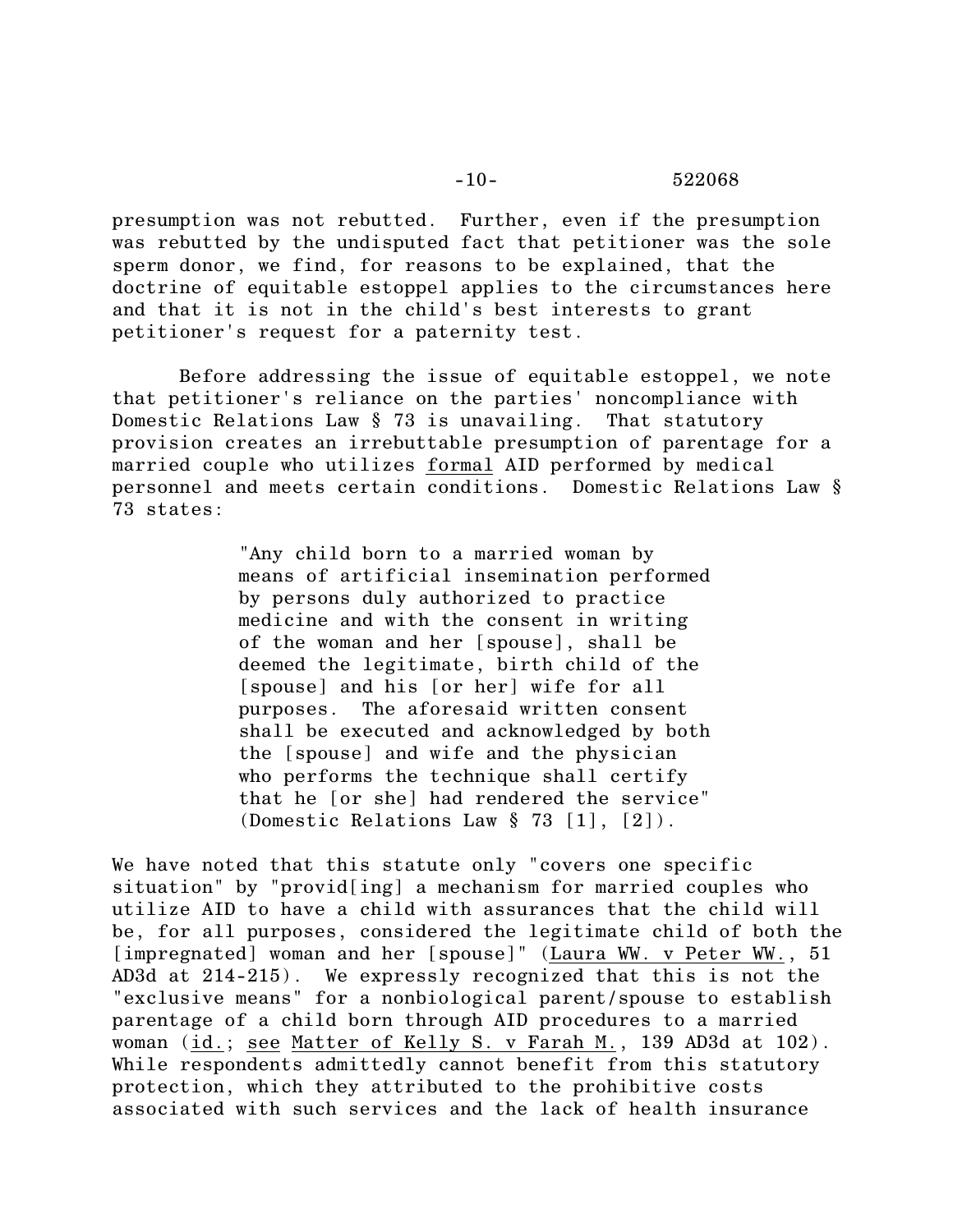coverage for a medical AID procedure, this only leads to the conclusion that this statute does not establish the wife's rights; it does not mean that the wife's rights as a spouse to the mother cannot otherwise be established (see Laura WW. v Peter WW., 51 AD3d at 214). Indeed, we have recognized that, prior to the enactment of Domestic Relations Law § 73, the common-law rule was that "a child born of consensual AID during a valid marriage is a legitimate child entitled to the rights and privileges of a naturally conceived child of the same marriage" (id. at 216 [internal quotation marks and citation omitted]). The child here is entitled to that status regardless of the gender of her parents.

We further agree with respondents that it is appropriate to apply the doctrine of equitable estoppel to preclude petitioner from asserting paternity. Generally stated, the essential

> "purpose of equitable estoppel is to preclude a person from asserting a right after having led another to form the reasonable belief that the right would not be asserted, and loss or prejudice to the other would result if the right were asserted. The law imposes the doctrine as a matter of fairness. Its purpose is to prevent someone from enforcing rights that would work injustice on the person against whom enforcement is sought and who, while justifiably relying on the opposing party's actions, has been misled into a detrimental change of position" (Matter of Shondel J. v Mark K., 7 NY3d at 326 [emphasis added]; see Matter of Carlos O. v Maria G., 149 AD3d at 946; Matter of Stephen N. v Amanda O., 140 AD3d 1223, 1224 [2016]; Matter of Richard W. v Roberta Y., 240 AD2d at 814).

As relevant here, the doctrine "is a defense in a paternity proceeding which, among other applications, precludes a man from asserting his paternity when he acquiesced in the establishment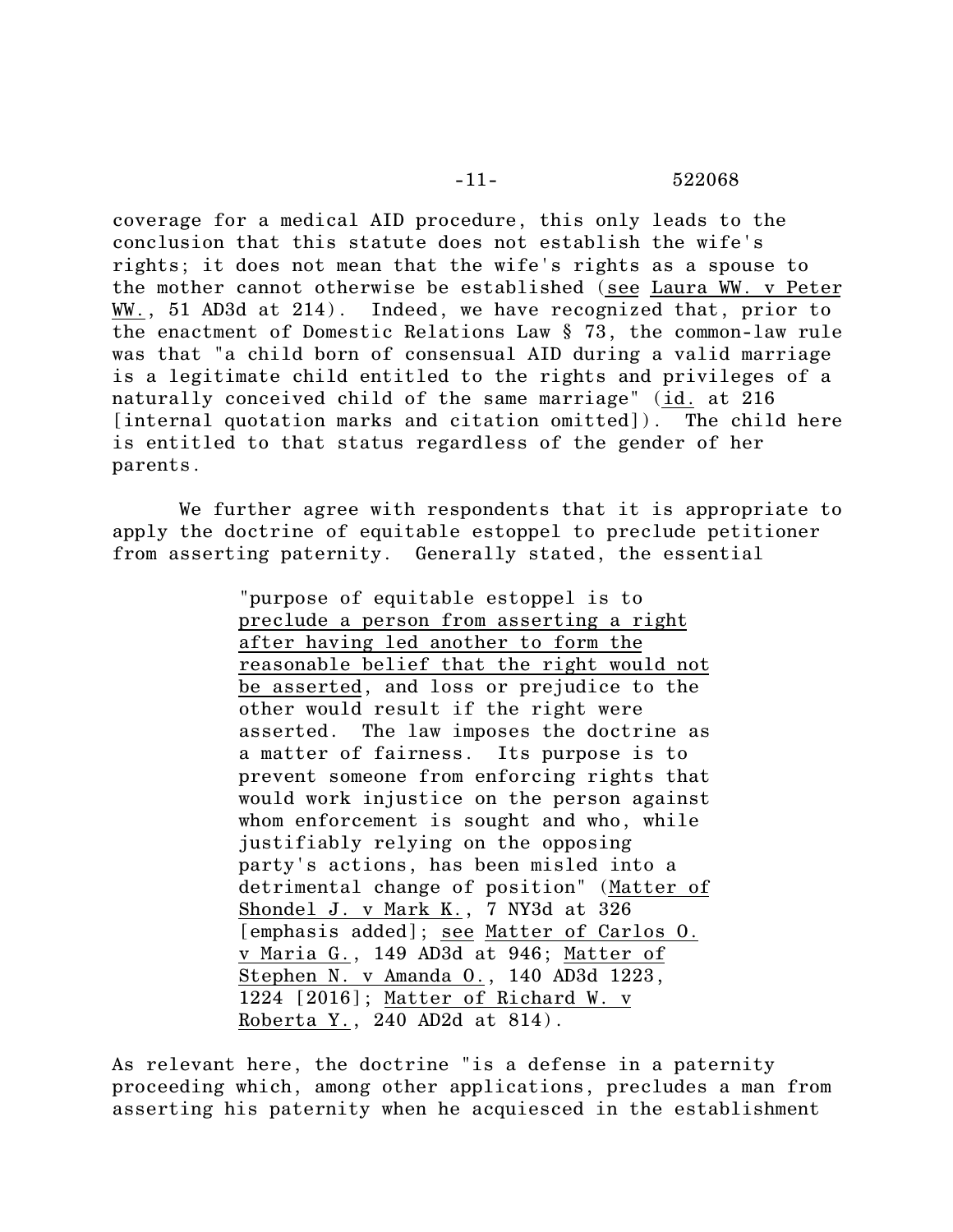-12- 522068

of a strong parent-child bond between the child and another [person]" (Matter of John J. v Kayla I., 137 AD3d 1500, 1501 [2016] [internal quotation marks, ellipsis and citations omitted]; see Matter of Stephen N. v Amanda O., 140 AD3d at 1224; see also Family Ct Act § 522). It is significant that "courts impose equitable estoppel to protect the status interests of a child in an already recognized and operative parent-child relationship" (Matter of Shondel J. v Mark D., 7 NY3d at 327 [internal quotation marks and citation omitted]; see Matter of Suffolk County Dept. of Social Servs. v James D., 147 AD3d at 1069; see also Matter of Baby Boy C., 84 NY2d 91, 102 n [1994]). While this doctrine is invoked in a variety of situations, "whether it is being used in the offensive posture to enforce rights or the defensive posture to prevent rights from being enforced, [it] is only to be used to protect the best interests of the child" (Matter of Juanita A. v Kenneth Mark N., 15 NY3d at 6; see Matter of Suffolk County Dept. of Social Servs. v James D., 147 AD3d at 1069; Matter of Tralisa R. v Max S., 145 AD3d at 728). For that reason, this dispute "does not involve the equities between [or among] the . . . adults; the case turns exclusively on the best interests of the child" (Matter of Shondel J. v Mark D., 7 NY3d at 330; accord Matter of Carlos O. v Maria G., 149 AD3d at 946).

The parties asserting equitable estoppel – the mother and the wife – have "the initial burden of establishing a prima facie case sufficient to support that claim" and, "[a]ssuming that burden is met, the burden then shifts to the nonmoving party – here, petitioner – to establish that it would be in the best interests of the child[] to order the genetic marker test" (Matter of Patrick A. v Rochelle B., 135 AD3d 1025, 1026 [2016] [internal quotation marks and citation omitted], lv dismissed 27 NY3d 957 [2016]; see Matter of Starla D. v Jeremy E., 95 AD3d 1605, 1606 [2012], lv dismissed 19 NY3d 1015 [2012]). We find that respondents satisfied their initial burden to support invoking this doctrine, and that petitioner failed to satisfy his corresponding burden of establishing that it would be in the child's best interests to order the test. The credible testimony established that, at the time that petitioner voluntarily donated his sperm to respondents, he had engaged in several discussions with them and his partner about donating sperm to enable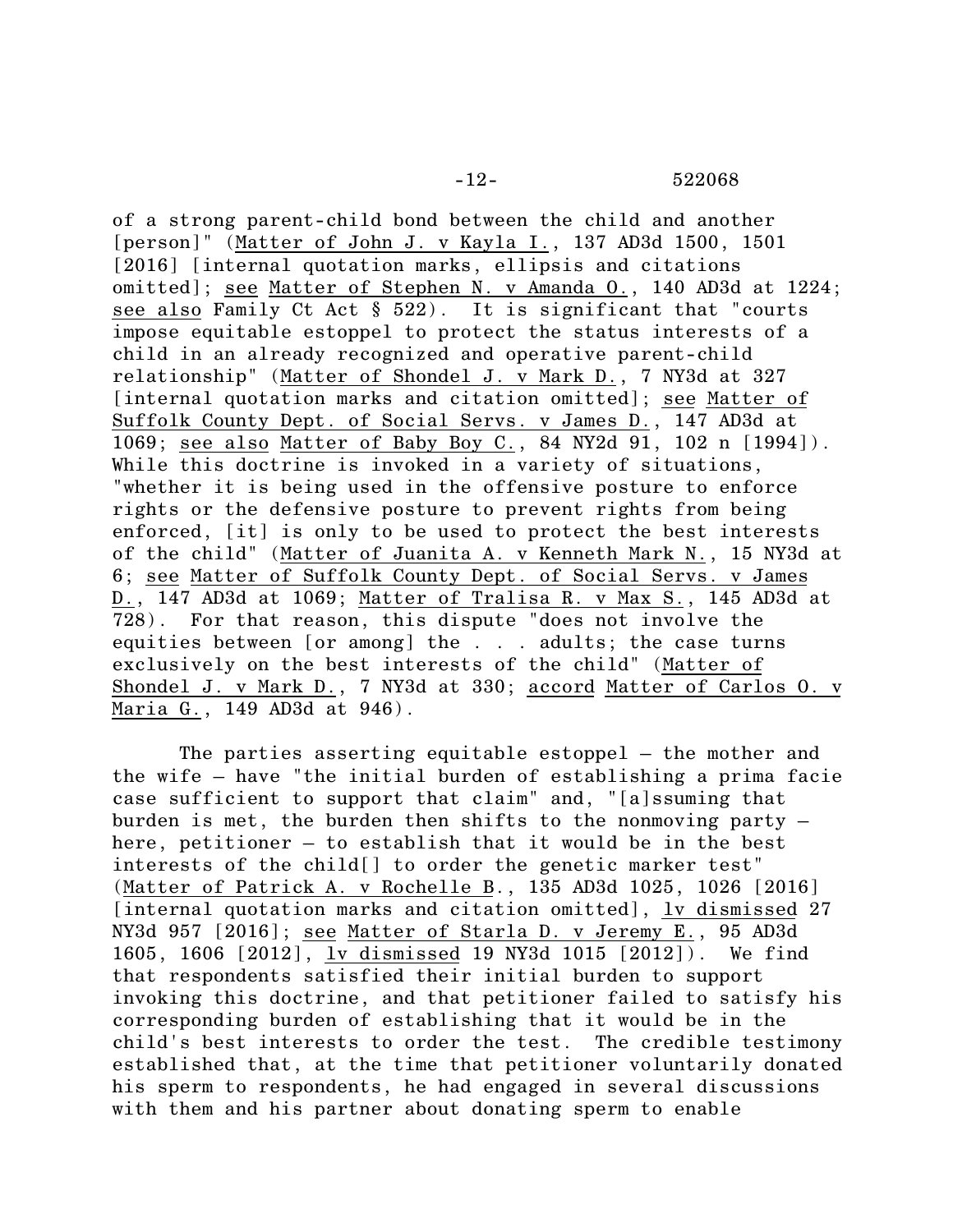respondents to have a child together. He unequivocally understood that he was doing so to permit the mother and the wife to be the sole parents of any child conceived, aware that they wanted to raise the child together and planned to marry, as they did prior to the birth of the child. Most significantly, petitioner had no expectation of parentage in any form; indeed, he had expressly disavowed any such parental intention, rights or responsibilities and took steps to preclude respondents from later pursuing him for paternity or child support.

Petitioner's conduct was likewise consistent with that agreement. He was not involved in the child's prenatal care or present at her birth, did not know her birth date, never attended doctor appointments and did not see her for at least one or two months after her birth. He was employed, but never paid child support, and provided no financial support aside from a single cash Christmas gift intended for all of the children in respondents' home and one or two outfits of clothing for the child. By his own admission, he donated sperm as a "humanitarian[]" gesture, to give respondents "the gift of life" and expected only "contact" with the child as a "godparent" by providing her mothers with "a break" or "help." He never signed an acknowledgment of paternity or asked to do so (see Family Ct Act § 516-a), and no aspect of his testimony or conduct supports the conclusion that he donated sperm with the expectation that he would have a parental role of any kind in the child's life, and he never had or attempted to assert such a role (compare Matter of Leon L. v Carole H., 210 AD2d 484, 485 [1994]).

By contrast, it was uncontroverted that, like the mother, the wife was in a "recognized and operative parent-child relationship" with the child and had "assum[ed] actual physical and psychological burdens attendant to parenting a newborn" (Matter of John J. v Kayla I., 137 AD3d at 1501-1502 [internal quotation marks and citation omitted]; see Matter of Carlos O. v Maria G., 149 AD3d at 946-947; Matter of Felix O. v Janette M., 89 AD3d 1089, 1090 [2011]; compare Matter of Beth R. v Ronald S., 149 AD3d at 1218; Matter of John J. v Kayla J., 137 AD3d at 1501- 1502). The wife was present at the child's birth, gave the child her surname, is recorded as a mother on the child's birth certificate and was listed as a parent for purposes of government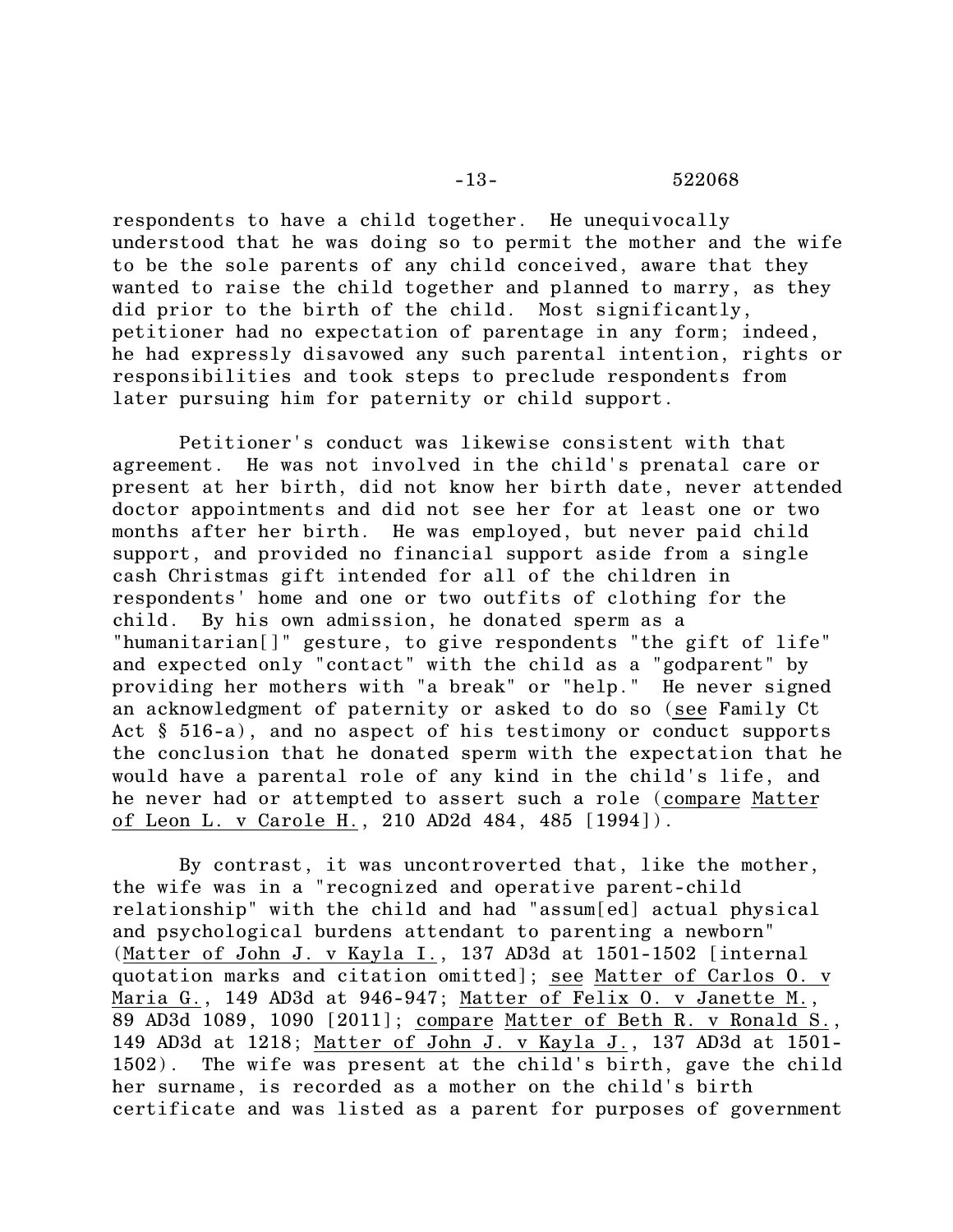benefits. There was no dispute that the wife "played a significant role in raising, nurturing [and] caring for the child" and, to that end, "provided food, clothing and shelter for the child for most of her life" and "otherwise carried out all the traditional responsibilities of a [parent]" (Matter of Starla D. v Jeremy E., 95 AD3d at 1607 [internal quotation marks, brackets and citations omitted]; see Matter of Carlos O. v Maria G., 149 AD3d at 946; Matter of Richard W. v Roberta Y., 240 AD2d at 814; compare Matter of Gutierrez v Gutierrez-Delgado, 33 AD3d 1133, 1135  $[2006]$ ).<sup>13</sup> As Family Court expressly found and the record unequivocally establishes, it was respondents who "provided all of the parenting, emotional and financial support for the child" (compare Matter of Patrick A. v Rochelle B., 135 AD3d at 1026; Matter of Starla D. v Jeremy E., 95 AD3d at 1606- 1607; Matter of Richard W. v Roberta Y., 240 AD2d at 814).

Consequently, the only conclusion that may be reached from the testimony is that petitioner – aware during the mother's entire pregnancy and for over seven months thereafter that he was the probable biological father – "acquiesced in the establishment of a strong parent-child bond between the child and [the wife]" for a protracted period of time (Matter of John J. v Kayla I.,

 $13$  As this Court explained in a case involving a putative father seeking a paternity test with respect to a child born to a married woman and her husband in which we determined that equitable estoppel precluded the test, "we have considered all of the actions [the husband] took, both before and after the birth . . . in reliance upon his belief that he was the child's father. Thus, in addition to [his] assumption of the actual physical and psychological burdens attendant to parenting a newborn, and the extent of the parent-child relationship that he forged with the baby after she was born, it is necessary to take into account the time, energy and money he expended to prepare for her arrival, his participation in decision making with regard to her upbringing and, not insignificantly, the fact that he married [his wife, the child's mother,] earlier than he had otherwise planned so as to legitimize the child" (Matter of Richard W. v Roberta Y., 240 AD2d at 814). This analysis applies equally to the facts sub judice.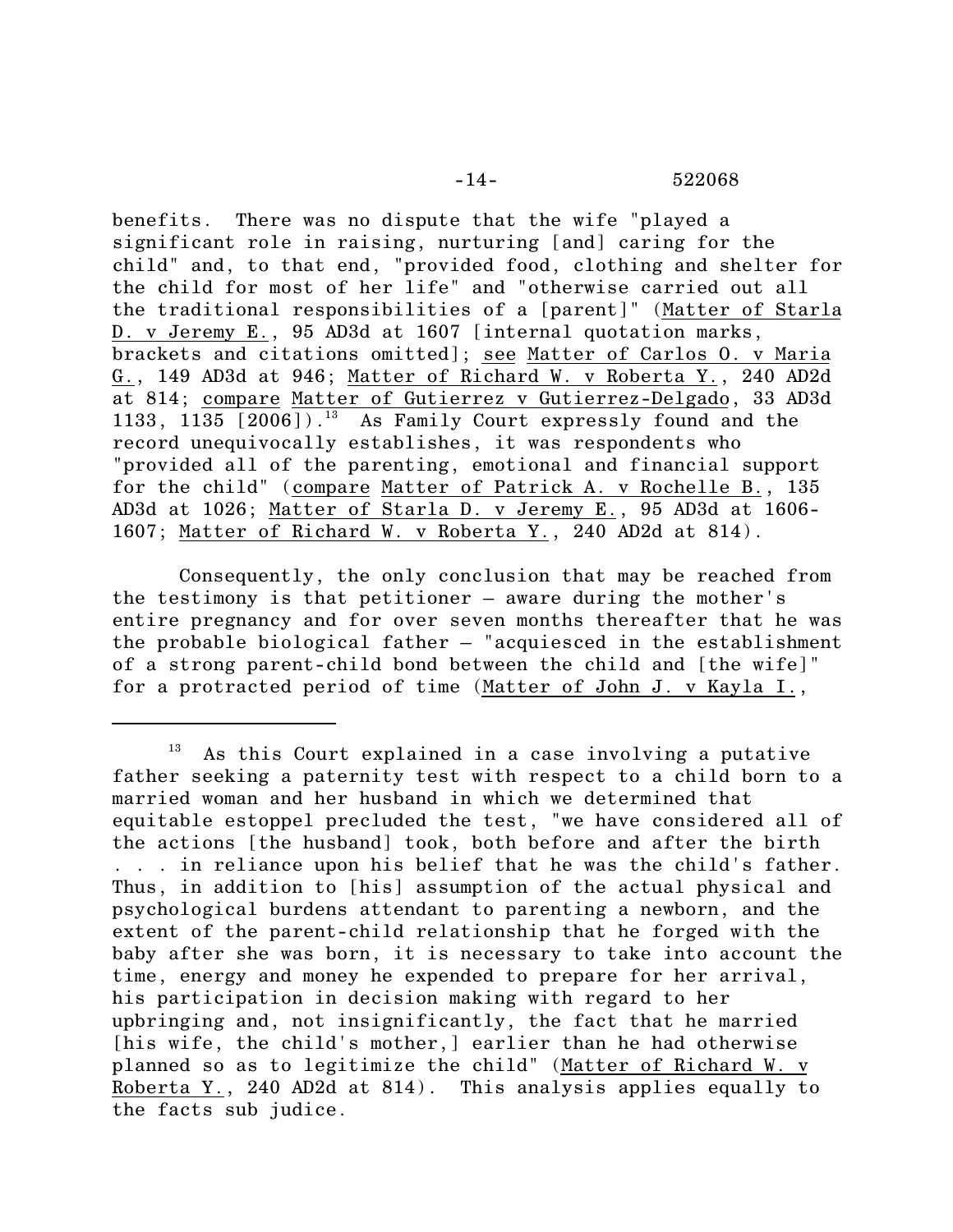137 AD3d at 1501 [internal quotation marks and citation omitted]; see Matter of Richard W. v Roberta Y., 240 AD2d at 814). At the time that he filed this paternity petition, the child, then over seven months old, was "in an already recognized and operative parent-child relationship" (Matter of Shondel J. v Mark D., 7 NY3d at 327 [internal quotation marks and citation omitted]; see Matter of Carlos O. v Maria G., 149 AD3d at 946-947; compare Matter of Beth R. v Ronald S., 149 AD3d at 1218-1219; Matter of Patrick A. v Rochelle B., 135 AD3d at 1026; Matter of Starla D. v Jeremy E., 95 AD3d at 1606-1607; Matter of Isaiah A. C. v Faith T., 43 AD3d 1048, 1049 [2007]). Having led respondents to reasonably believe that he would not assert – and had no interest in acquiring – any parental rights and was knowingly and voluntarily donating sperm to enable them to parent the child together and exclusively, representations on which respondents justifiably relied in impregnating the mother, it would represent an injustice to the child and her family to permit him to much later change his mind and assert parental rights (see Matter of Shondel J. v Mark K., 7 NY3d at 326; Matter of Richard W. v Roberta Y., 240 AD2d at 814; compare Matter of Beth R. v Ronald D., 149 AD3d at  $1218-1219$ .<sup>14</sup>

 $14$  By parity of reasoning, if the posture of the paternity proceeding were altered, and the mother were seeking a test to establish petitioner's paternity in order to obtain child support from him or to preclude the wife's exercise of parental rights, the presumption would apply and the same conclusion regarding equitable estoppel should obtain (see Matter of Juanita A. v Kenneth Mark N., 15 NY3d at 6; Matter of Sharon GG. v Duane HH., 95 AD2d 466, 467-468 [1983], affd 63 NY2d 859 [1984]; see also Matter of Brooke S.B.v Elizabeth A.C.C., 28 NY3d at 28; Matter of Kelly S. v Farah M., 139 AD3d at 104-105; Matter of Ettore I. v Angela D., 127 AD2d 6, 14 [1987] ["It would be incongruous, illogical and unrealistic to conclude that a child would be any less devastated by being forced to accept a stranger as her father merely because the stranger initiated the legal proceeding"]). Likewise, if the wife, having consented to AID, were seeking a test to relieve her of parental rights and obligations, the doctrine of equitable estoppel may well be invoked to protect the child and her operative parental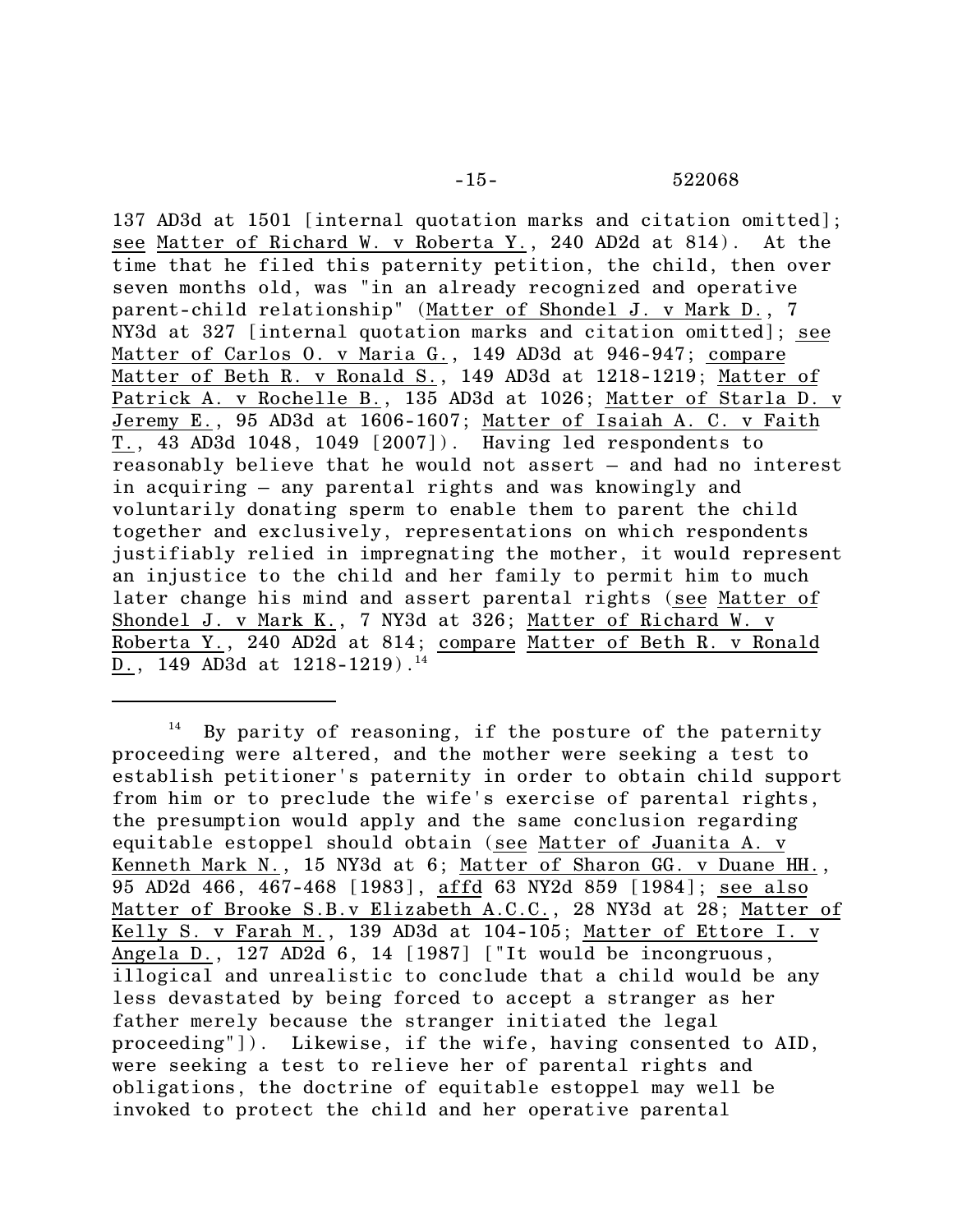Significantly, invocation of the doctrine of equitable estoppel is warranted here "to protect the status interests of [the] child," who was born to married parents and thereafter lived with them in a family unit (Matter of John J. v Kayla I., 137 AD3d at 1501 [internal quotation marks and citation omitted]; see Obergefell v Hodges, 135 S Ct at 2600-2601; Matter of Carlos O. v Maria G., 149 AD3d at 946-947). While the child, now over three years old, was an infant when the paternity proceeding was commenced, we nonetheless find that petitioner's representations in donating sperm combined with his delay in asserting parental rights compel against ordering a test. While young, the child's "image of her family" – consisting of two mothers – would be devastated by an outsider, who merely donated sperm, belatedly asserting parental rights (Matter of Edward WW. v Diana XX., 79 AD3d 1181, 1183 [2010] [internal quotation marks and citation omitted]; compare Matter of John J. v Kayla I., 137 AD3d at 1502; Matter of Starla D. v Jeremy E., 95 AD3d at 1607).

To overcome respondents' prima facie showing, petitioner was required to establish that it would be in the child's best interests to order the tests.<sup>15</sup> This he failed to do. The analysis traditionally requires consideration of numerous factors, including "the child's interest in knowing the identity of his or her biological father, whether testing may have a traumatic effect on the child, and whether continued uncertainty may have a negative impact on a parent-child relationship in the absence of testing" (Matter of Mario WW. v Kristin XX., 149 AD3d at 1228; see Matter of Beth R. v Ronald S., 149 AD3d at 1218- 1219; Matter of Gutierrez v Gutierrez-Delgado, 33 AD3d at 1134; Matter of Anthony M., 271 AD2d 709, 711 [2000]). Consideration is given to whether the child "would suffer irreparable loss of

relationship with the wife (see e.g. Hammack v Hammack, 291 AD2d 718, 720 [2002]; see also Laura WW. v Peter WW., 51 AD3d at 216- 218).

<sup>15</sup> Although Family Court's decision did not clearly make a best interests determination, the record is sufficient to permit this Court doing so (compare Matter of Mario WW. v Kristin XX., 149 AD3d at 1228).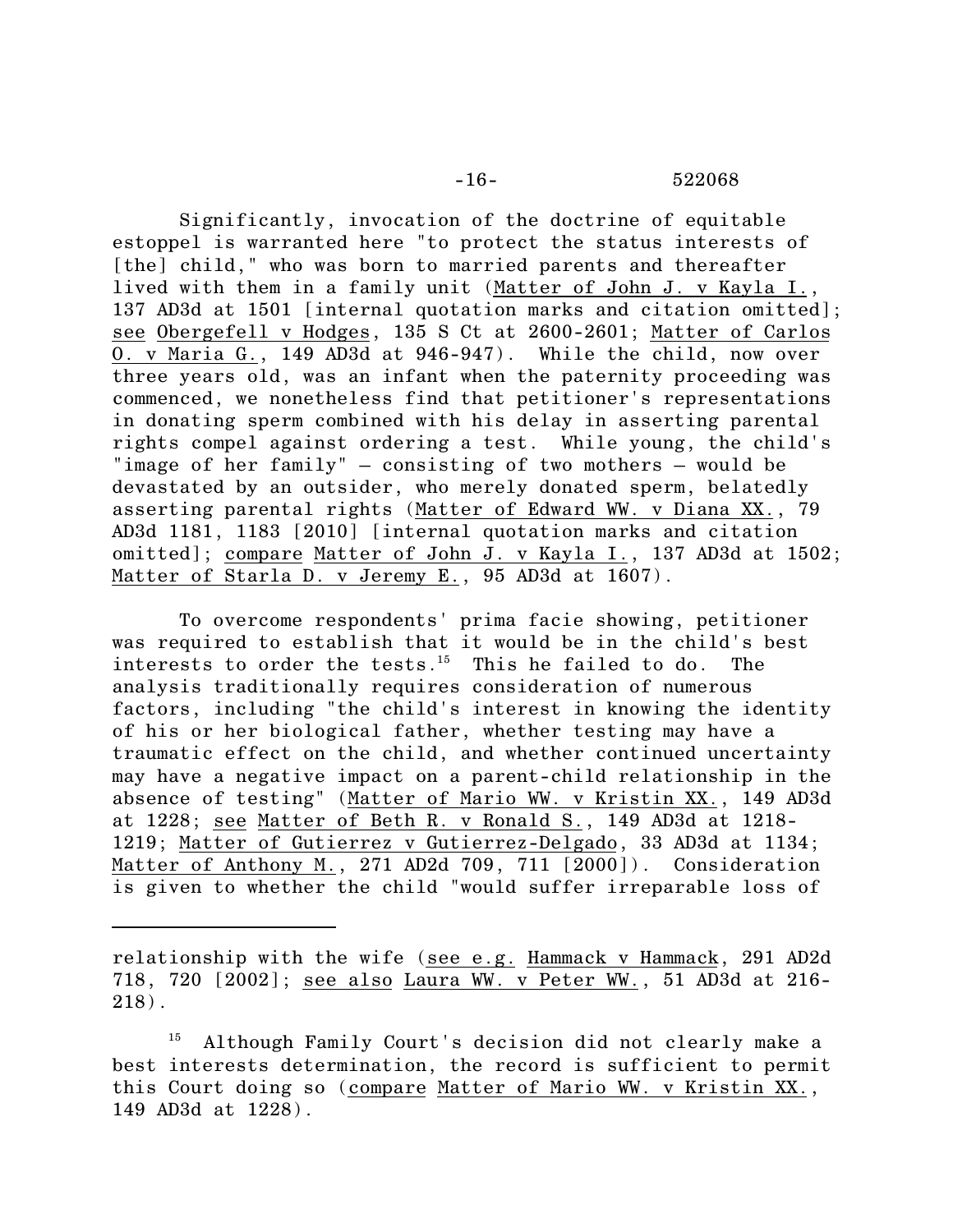status, destruction of [her] family image, or other harm to [her] physical or emotional well-being if this proceeding were permitted to go forward" (Matter of Starla D. v Jeremy E., 95 AD3d at 1607 [internal quotation marks and citation omitted]). Also relevant are the wife's relationship with the child, trauma to the child attributable to identifying a third person as a parent and the very real disruption to the "stability of the child's existing family" that would result (Matter of Mario WW. v Kristin XX., 149 AD3d at 1229; see Obergefell v Hodges, 135 S Ct at 2600-2601; Matter of Ettore I. v Angela D., 127 AD2d at 14- 15).

Application of the best interest factors fails to support Family Court's decision to order genetic testing. The testimony at the hearing established that the child had a bonded relationship with both parents, and the fact that they are both mothers does not warrant a finding that the child has an interest in knowing the identity of, or having a legal or familial relationship with, the man who donated sperm that enabled the mother's conception. "To permit petitioner to take over the parental role at this juncture would be unjust and inequitable" (Matter of Richard W. v Roberta Y., 240 AD2d at 814 [citation omitted]). Contrary to Family Court's apparent conclusion, granting the request of a sperm donor for a paternity test would effectively disrupt, if not destroy, this family unit and nullify the child's established relationship with the wife, her other mother. Testing in these circumstances exposes children born into same-gender marriages to instability for no justifiable reason other than to provide a father-figure for children who already have two parents. This would be indefensible, and not warranted by the facts adduced at the hearing. Further, it would undermine the "compelling public policy of protecting children conceived via AID" (Laura WW. v Peter WW., 51 AD3d at 217). While Family Court recognized that testing would be harmful to respondents' marital relationship and to the wife's maternal relationship with the child, and then disregarded that finding, the record does not support doing so. Moreover, we find that the harm to the child's mothers and to the child's relationships with her family cannot be separated from the analysis of the child's best interests. That is, the relational damage within the child's family is relevant to, and supports, our finding that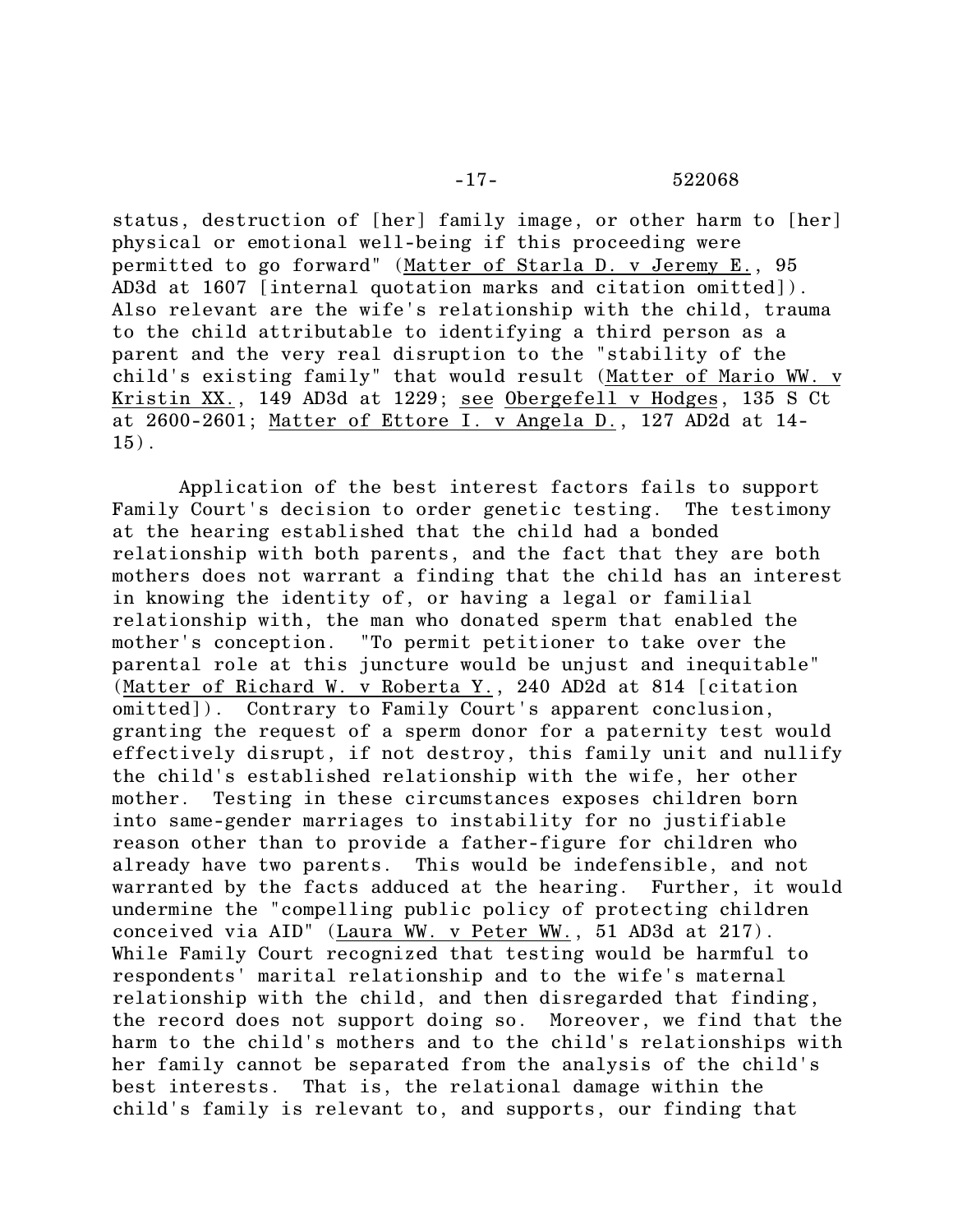testing is not in the child's best interests (see Obergefell v Hodges, 135 S Ct at 2600-2601).

Finally, a new attorney for the child was appointed to represent the child on appeal who, contrary to the position taken by the attorney for the child in Family Court, advocated in favor of petitioner's request for genetic testing, based on events that occurred subsequent to the 2015 hearing and Family Court's determination. At oral argument, this Court was advised that the child has been in foster care for a lengthy period of time since the hearing and that there are reportedly neglect petitions pending against respondents, the details of which were not known to any of the parties' counsel (compare Matter of John J. v Kayla J., 137 AD3d at 1502). These developments are certainly relevant, concerning and appropriately considered. However, we find that the subsequent events, on which we take no position, do not alter our conclusion that respondents established at the hearing that petitioner should be equitably estopped from asserting paternity under the circumstances known to Family Court at the time of the hearing (compare Matter of Anthony M., 271 AD2d at 709-711). Allowing ongoing, successive consideration of subsequent developments and problems within the child's family after respondents had already established, at the hearing, that petitioner should be estopped from asserting paternity, should not be permitted. Doing so would continue to invite challenges to the then-established family unit into which the child was born, creating instability and uncertainty.

Egan Jr., J.P., Devine, Clark and Rumsey, JJ., concur.